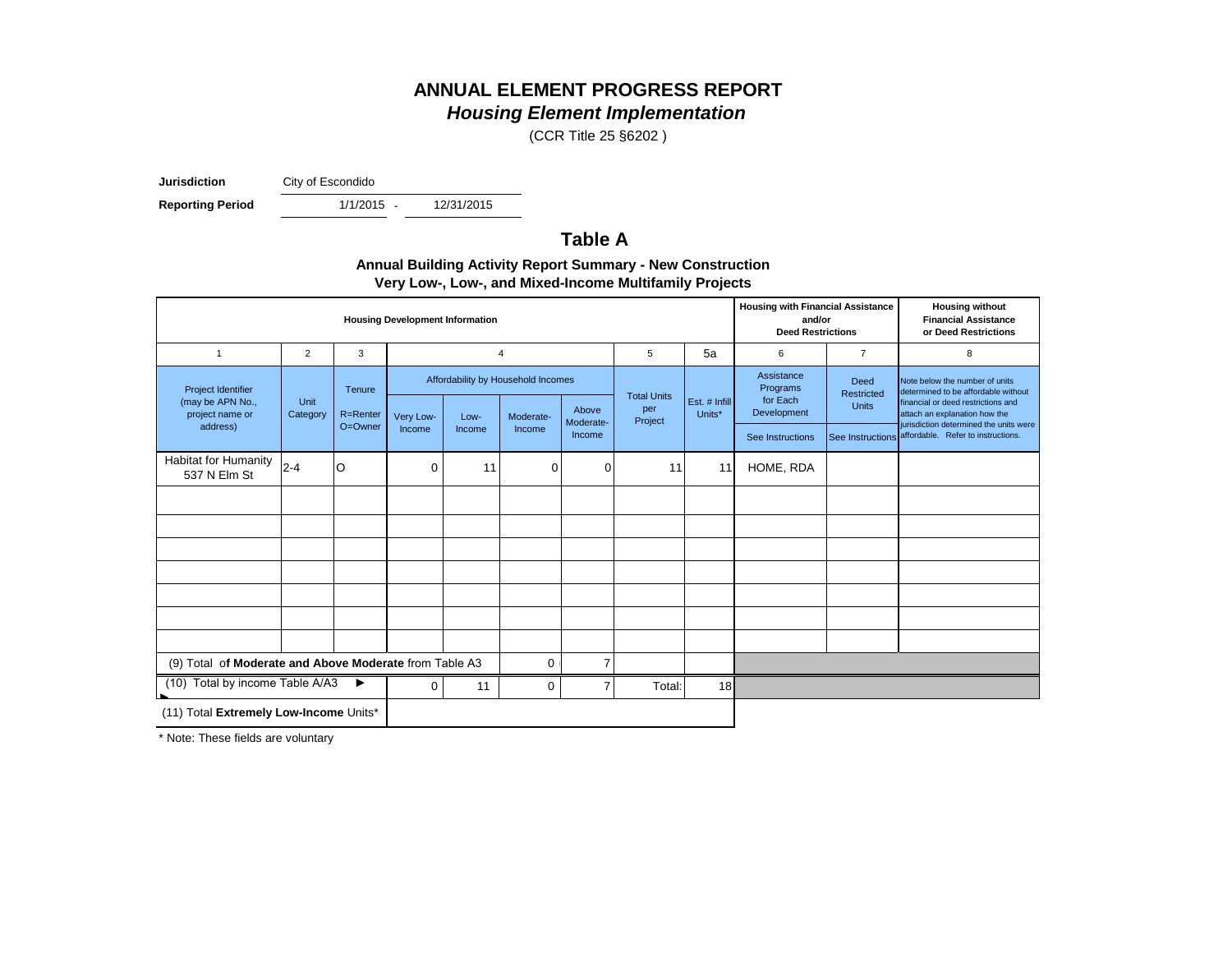### **ANNUAL ELEMENT PROGRESS REPORT** *Housing Element Implementation*

(CCR Title 25 §6202 )

**Jurisdiction** City of Escondido

1/1/2015 -**Reporting Period** 1/1/2015 - 12/31/2015

### **Table A2 Annual Building Activity Report Summary - Units Rehabilitated, Preserved and Acquired pursuant to GC Section 65583.1(c)(1)**

Please note: Units may only be credited to the table below when a jurisdiction has included a program it its housing element to rehabilitate, preserve or acquire units to accommodate a portion of its RHNA whichmeet the specific criteria as outlined in GC Section 65583.1(c)(1)

|                                   |                                     |                     | Affordability by Household Incomes |                              |                                                                                                                                    |
|-----------------------------------|-------------------------------------|---------------------|------------------------------------|------------------------------|------------------------------------------------------------------------------------------------------------------------------------|
| <b>Activity Type</b>              | <b>Extremely</b><br>Low-<br>Income* | Very Low-<br>Income | Low-<br><b>Income</b>              | <b>TOTAL</b><br><b>UNITS</b> | (4) The Description should adequately document how each unit complies with<br>subsection (c)(7) of Government Code Section 65583.1 |
| (1) Rehabilitation Activity       |                                     |                     |                                    | $\mathbf 0$                  |                                                                                                                                    |
| (2) Preservation of Units At-Risk |                                     |                     |                                    | $\mathbf 0$                  |                                                                                                                                    |
| (3) Acquisition of Units          |                                     |                     |                                    | $\mathbf 0$                  |                                                                                                                                    |
| (5) Total Units by Income         | 0                                   | 0                   | 0                                  | 0                            |                                                                                                                                    |

\* Note: This field is voluntary

#### **Annual building Activity Report Summary for Above Moderate-Income Units (not including those units reported on Table A) Table A3**

|                                                     | <b>Single Family</b> | 2.<br>2 - 4 Units | 3.<br>5+ Units | 4.<br><b>Second Unit</b> | 5.<br><b>Mobile Homes</b> | 6.<br>Total | <br>Number of<br>infill units* |
|-----------------------------------------------------|----------------------|-------------------|----------------|--------------------------|---------------------------|-------------|--------------------------------|
| No. of Units Permitted for<br>Moderate              |                      | $\Omega$          | $\Omega$       | 0                        |                           | $\mathbf 0$ | $\Omega$                       |
| No. of Units Permitted for<br><b>Above Moderate</b> |                      | $\Omega$          |                | 0                        |                           |             |                                |

\* Note: This field is voluntary \*\* Non-deed restricted SDUs are not counted toward RHNA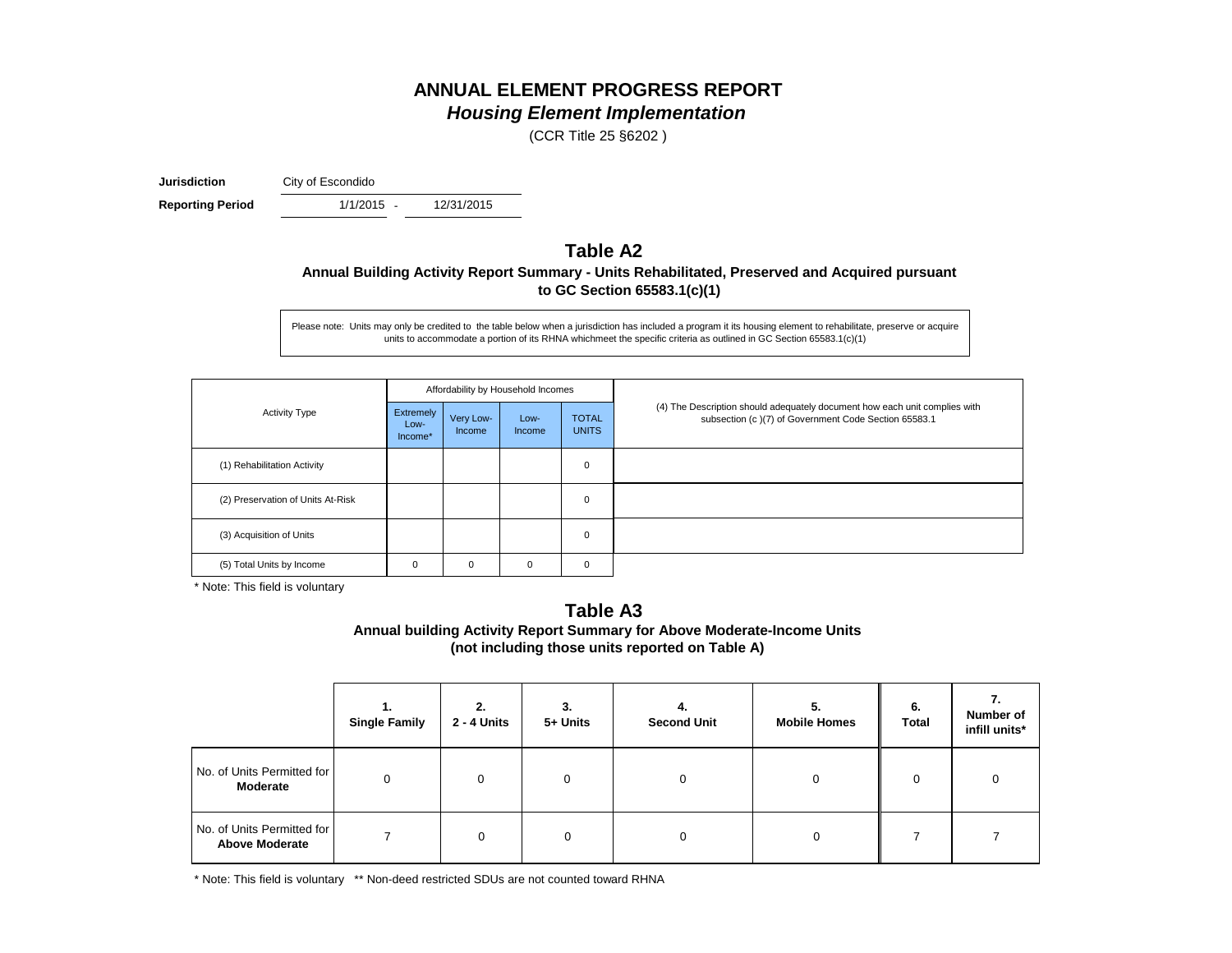# **ANNUAL ELEMENT PROGRESS REPORT**

# *Housing Element Implementation*

(CCR Title 25 §6202 )

**Jurisdiction** City of Escondido

**Reporting Period** 1/1/2015 - 12/31/2015

 $1/1/2015 -$ 

### **Table B**

#### **Regional Housing Needs Allocation Progress**

**Permitted Units Issued by Affordability**

|                                                                    | Enter Calendar Year starting with the first year of<br>the RHNA allocation period. See Example. |                                              | 2013           | 2014                   | 2015           | 2016      | 2017      | 2018      | 2019                   | 2020      | <b>Total Units</b>     | Total                             |
|--------------------------------------------------------------------|-------------------------------------------------------------------------------------------------|----------------------------------------------|----------------|------------------------|----------------|-----------|-----------|-----------|------------------------|-----------|------------------------|-----------------------------------|
|                                                                    | <b>Income Level</b>                                                                             | <b>RHNA</b><br>Allocation by<br>Income Level | Year 1         | Year<br>$\overline{2}$ | Year<br>3      | Year<br>4 | Year<br>5 | Year<br>6 | Year<br>$\overline{7}$ | Year<br>8 | to Date<br>(all years) | Remaining RHNA<br>by Income Level |
| Very Low                                                           | Deed<br>Restricted                                                                              | 1,042                                        | $\overline{7}$ | $\mathbf 0$            | $\mathbf 0$    |           |           |           |                        |           | $\overline{7}$         | 1,035                             |
|                                                                    | Non-deed<br>restricted                                                                          |                                              |                |                        |                |           |           |           |                        |           |                        |                                   |
| Low                                                                | Deed<br>Restricted                                                                              | 791                                          | 28             | $\mathbf 0$            | 11             |           |           |           |                        |           | 39                     | 751                               |
|                                                                    | Non-deed<br>restricted                                                                          |                                              |                |                        |                |           |           |           |                        |           |                        |                                   |
| Moderate                                                           | Deed<br>Restricted                                                                              | 733                                          | $\mathbf 0$    | $\mathbf 0$            | $\mathbf 0$    |           |           |           |                        |           | $\mathbf 0$            | 733                               |
|                                                                    | Non-deed<br>restricted                                                                          |                                              |                |                        |                |           |           |           |                        |           |                        |                                   |
|                                                                    | Above Moderate                                                                                  | 1,609                                        | 108            | 56                     | $\overline{7}$ |           |           |           |                        |           | 171                    | 1,438                             |
| Total RHNA by COG.                                                 | Enter allocation number:                                                                        | 4,175                                        | 144            | 56                     | 18             |           |           |           |                        |           | 218                    |                                   |
| Total Units $\triangleright$ $\triangleright$ $\triangleright$     |                                                                                                 |                                              |                |                        |                |           |           |           |                        |           |                        | 3,957                             |
| Remaining Need for RHNA Period ▶ ▶ ▶<br>$\blacktriangleright$<br>▸ |                                                                                                 |                                              |                |                        |                |           |           |           |                        |           |                        |                                   |

Note: units serving extremly low-income households are included in the very low-income permitted units totals.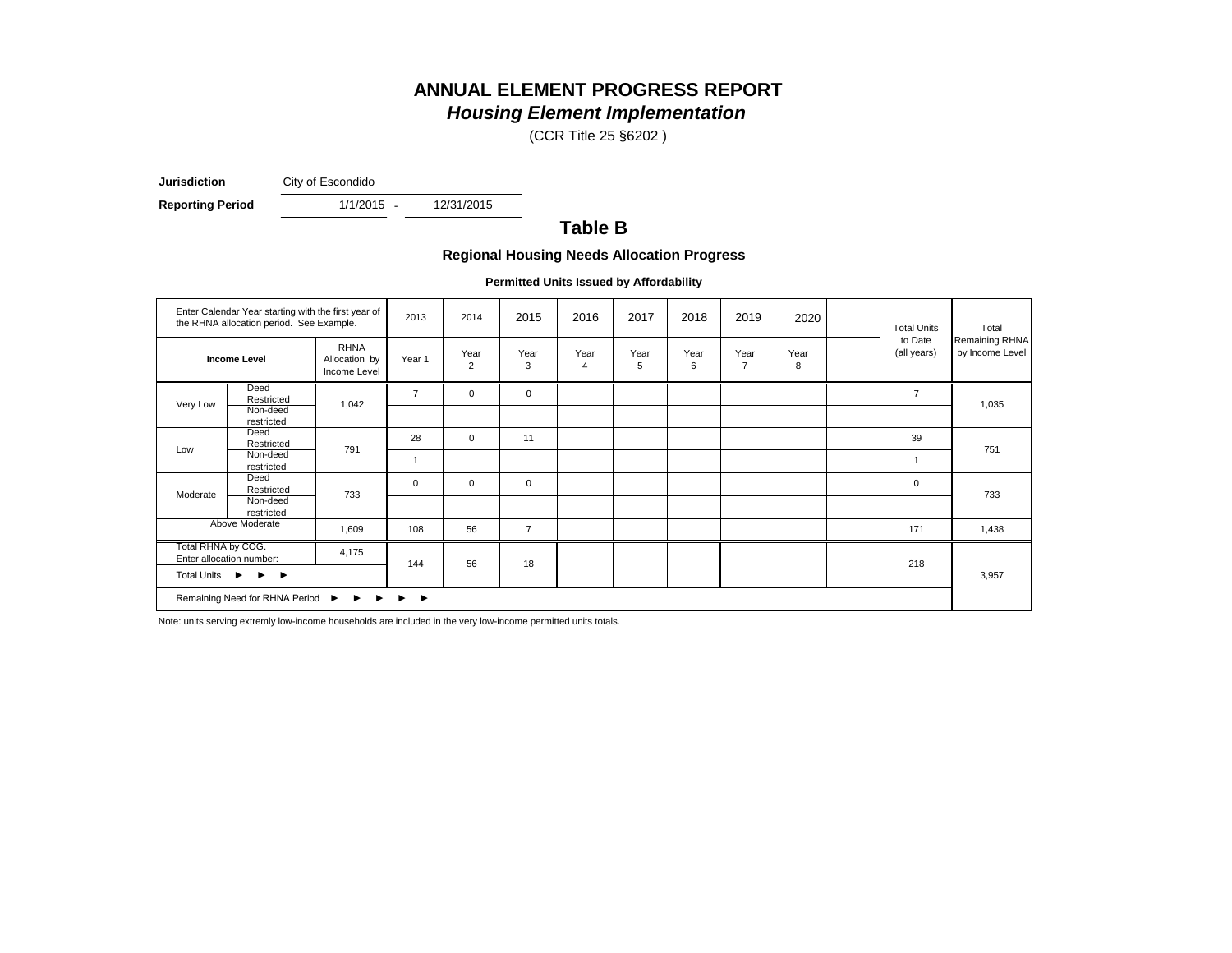# **Jurisdiction City of Escondido**

*Reporting Period* **1/1/15-12/31/15** 

 **Table C Program Implementation Status**

| <b>Program Description</b><br>(By Housing Element Program Names)                                                                                                                                                                                                                   | Housing Programs Progress Report - Government Code Section 65583<br>Describe progress of all programs including progress in removing regulatory barriers. |                             |                                                                                                                                                                                                                                                                                                                                                                                                                                                                                                                                                                                                                                                                                                                               |  |  |  |  |
|------------------------------------------------------------------------------------------------------------------------------------------------------------------------------------------------------------------------------------------------------------------------------------|-----------------------------------------------------------------------------------------------------------------------------------------------------------|-----------------------------|-------------------------------------------------------------------------------------------------------------------------------------------------------------------------------------------------------------------------------------------------------------------------------------------------------------------------------------------------------------------------------------------------------------------------------------------------------------------------------------------------------------------------------------------------------------------------------------------------------------------------------------------------------------------------------------------------------------------------------|--|--|--|--|
| <b>Name of Program:</b>                                                                                                                                                                                                                                                            | <b>Objective</b>                                                                                                                                          | <b>Timeframe</b><br>in H.E. | <b>Status of Program Implementation</b><br>as of 12-31-15                                                                                                                                                                                                                                                                                                                                                                                                                                                                                                                                                                                                                                                                     |  |  |  |  |
| 1.1: Project Development<br>Create increased supply of affordable housing units for<br>lower income households, including those households<br>with extremely low incomes. Every effort will be made to<br>accomplish this through redevelopment and<br>acquisition/rehabilitation. | <b>Anticipated impact:</b><br>Increased supply of rental<br>units for extremely low,<br>very low-income and low-<br>income residents<br>300 units         | Ongoing                     | Eleven new affordable ownership units were<br>completed in 2015 by San Diego Habitat for<br>Humanity. In addition, contracts were previously<br>signed with both Community HousingWorks and<br>Urban Housing Communities to develop affordable<br>rental projects consisting of acquisition/rehabilitation<br>of units. UHC completed rehabilitation of 44<br>affordable units in September 2015. The CHW units<br>are expected to be completed within the next year<br>(10 HOME affordable units out of 200 total in the<br>project). In addition, the City is working with<br>Solutions for Change on a new, affordable rental<br>project consisting of 33 units, anticipated to be<br>completed within the next two years. |  |  |  |  |
| 1.2: Lot Consolidation<br>Encourage consolidation of small lots to utilize land more<br>efficiently and facilitate the development of mixed use<br>and affordable multi-family developments                                                                                        | <b>Anticipated impact:</b><br><b>Facilitate development as</b><br>envisioned in the General<br>Plan.                                                      | Ongoing                     | A ministerial process is utilized for basic lot<br>consolidation.<br>The City continues to encourage consolidation of lots<br>to facilitate mixed-use and affordable developments.                                                                                                                                                                                                                                                                                                                                                                                                                                                                                                                                            |  |  |  |  |
| 1.3 Infill New Construction<br>Support new construction of homeownership and rental<br>units and redevelopment/revitalization on infill sites. The<br>City also encourages recycling and revitalizing of sites for<br>a variety of housing types and income levels.                | <b>Anticipated impact: New</b><br>housing opportunities for<br>homeownership and rental<br>for low- and moderate-<br>income households.                   | Ongoing                     | Eleven new ownership units affordable to low income<br>households were completed in 2015 by San Diego<br>Habitat for Humanity. The project is on an infill site<br>on Elm Street. Another infill project is currently in the<br>works and is expected to be completed within the<br>next two years. Solutions for Change is working on<br>an affordable rental project of 33 units, also on an<br>infill site on Escondido Boulevard.                                                                                                                                                                                                                                                                                         |  |  |  |  |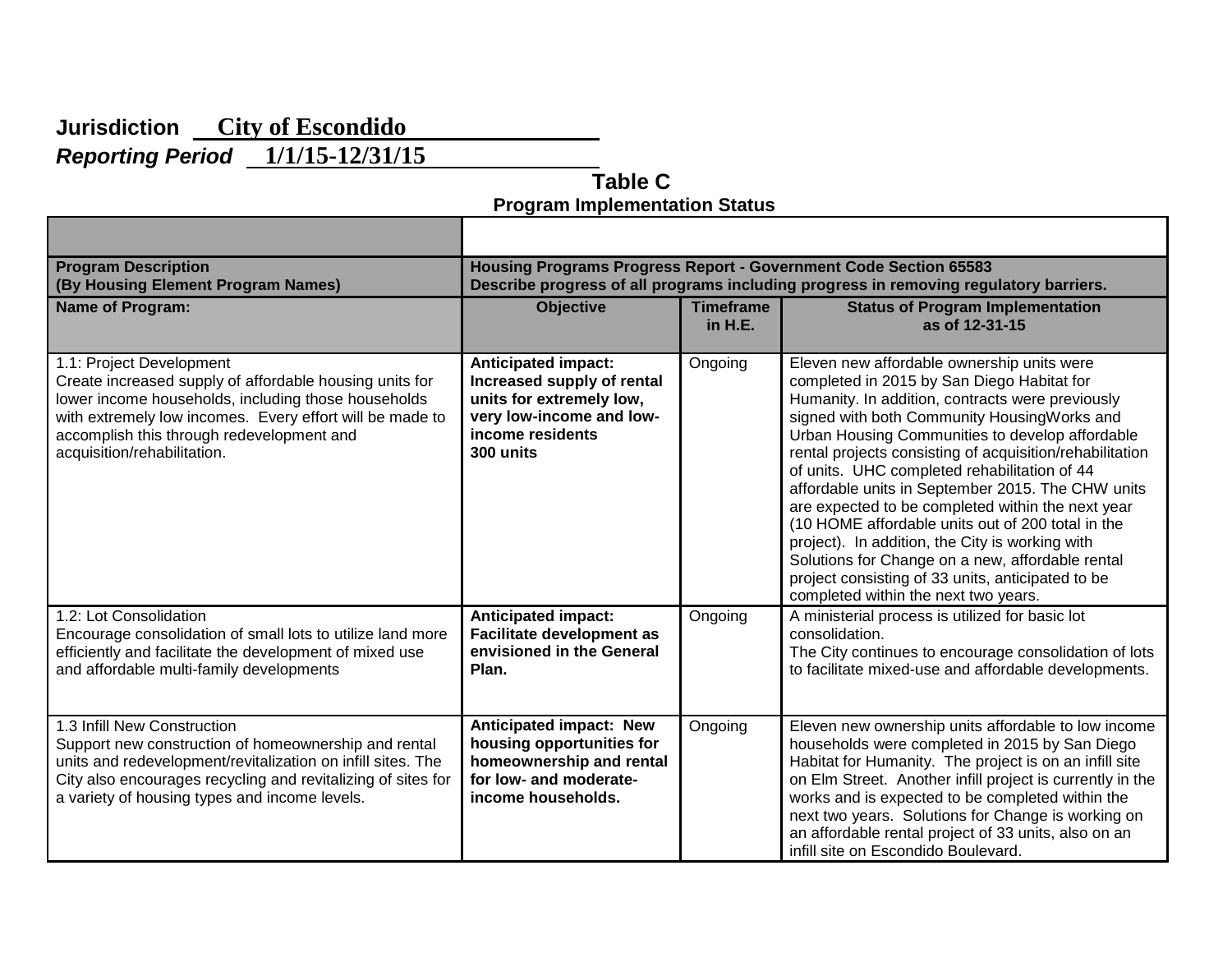| <b>Name of Program:</b>                                                                                                                                               | <b>Objective</b>                                                                                                                                                   | <b>Timeframe</b><br>in H.E.      | Status of Program Implementation as of 12-31-15                                                                                                                                                                                                                                                                                                                                                                                                                                                                           |
|-----------------------------------------------------------------------------------------------------------------------------------------------------------------------|--------------------------------------------------------------------------------------------------------------------------------------------------------------------|----------------------------------|---------------------------------------------------------------------------------------------------------------------------------------------------------------------------------------------------------------------------------------------------------------------------------------------------------------------------------------------------------------------------------------------------------------------------------------------------------------------------------------------------------------------------|
| 1.4 City-owned Sites<br>Facilitate the redevelopment/development of affordable<br>housing on City-owned sites                                                         | <b>Anticipated impact: Sites</b><br>for affordable housing.<br>Use City-ownership as a<br>potential inducement for<br>rehabilitation of more<br>affordable housing | Ongoing                          | The Housing Division, the Public Works Department<br>and the City's Real Property Agent continue to review<br>City-owned properties when they become available<br>as potential sites for redevelopment.                                                                                                                                                                                                                                                                                                                   |
| 1.5 Density Bonus<br>Amend Density Bonus Ordinance to be consistent with<br>State law                                                                                 | <b>Anticipated impact:</b><br><b>Additional housing</b><br>opportunities for low- and<br>moderate-income<br>households.                                            | 0-3 years<br>from HE<br>adoption | Staff is currently working on an amendment to the<br>Zoning Code to modify the Density Bonus provisions<br>so they are in conformance with State law. It is<br>anticipated that the City Council will review the<br>changes in 2016. In the meantime, the City utilizes<br>the State density bonus requirements when<br>processing a request for a density bonus.                                                                                                                                                         |
| 2.1 Housing Rehabilitation: Renter Occupied<br>Continue to explore potential rental rehabilitation<br>programs                                                        | <b>Anticipated impact:</b><br>Increase rental<br>rehabilitation for lower<br>income households (25<br>units).                                                      | Ongoing                          | Staff continues to explore funding opportunities for a<br>new renter-occupied rehabilitation program. Funding<br>from a CalHOME grant allowed the City to re-<br>establish an owner-occupied rehabilitation program<br>for low-income households in single-family<br>residences and mobilehomes in 2015. No loans were<br>completed in 2015.                                                                                                                                                                              |
| 2.2 Acquisition/Rehabilitation<br>Continue to explore ways to encourage the recycling of<br>deteriorated and older structures for affordable housing<br>opportunities | <b>Anticipated impact:</b><br><b>Additional affordable</b><br>housing opportunities for<br>lower income households.<br>(200 Units)                                 | Ongoing                          | Recycling of existing, dilapidated structures<br>continues to be a priority. An RFP was sent out in<br>August 2014 for affordable housing developers.<br>Contracts were signed with both Community<br>HousingWorks (10 units within a 200 unit<br>development) and Urban Housing Communities (44<br>units) to develop affordable rental projects consisting<br>of acquisition/rehabilitation of existing units. UHC's<br>44 units were completed in September 2015.<br>Completion of CHW's units is expected during 2016. |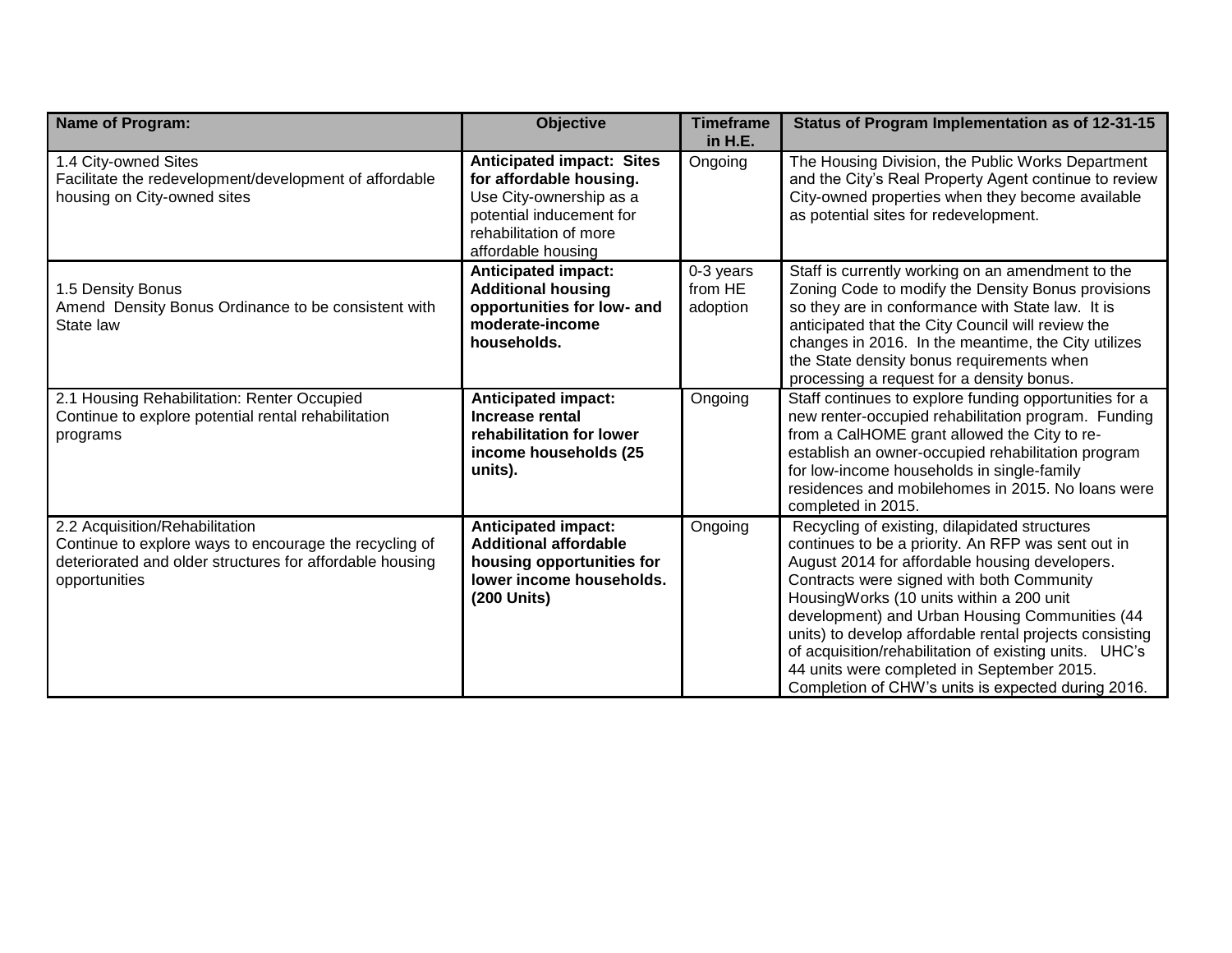| <b>Name of Program:</b>                                                                                                                                                                                                             | <b>Objective</b>                                                                                                                                                                                                                                                                                                                                                                                         | <b>Timeframe</b><br>in H.E. | Status of Program Implementation as of 12-31-15                                                                                                                                                                                                                                                                                                                                                                                                                                                                                                                                                                                                                                                                                                                                                                                                                                                                                                                                                                                                                                                                                                                                                                                                                                                                                      |
|-------------------------------------------------------------------------------------------------------------------------------------------------------------------------------------------------------------------------------------|----------------------------------------------------------------------------------------------------------------------------------------------------------------------------------------------------------------------------------------------------------------------------------------------------------------------------------------------------------------------------------------------------------|-----------------------------|--------------------------------------------------------------------------------------------------------------------------------------------------------------------------------------------------------------------------------------------------------------------------------------------------------------------------------------------------------------------------------------------------------------------------------------------------------------------------------------------------------------------------------------------------------------------------------------------------------------------------------------------------------------------------------------------------------------------------------------------------------------------------------------------------------------------------------------------------------------------------------------------------------------------------------------------------------------------------------------------------------------------------------------------------------------------------------------------------------------------------------------------------------------------------------------------------------------------------------------------------------------------------------------------------------------------------------------|
| 2.3 Focus on Neighborhoods<br>Collaborate with departments to channel resources and<br>efforts into improvement of neighborhood quality of life,<br>including code enforcement, housing rehabilitation and<br>capital improvements. | Anticipated impact: The<br>concentration of City<br>resources to one<br>neighborhood and the<br>opportunity for significant<br>community impact both in<br>physical improvement and<br>improvement in quality of<br>life for neighborhood<br>residents. (Low- and<br>moderate-income<br>categories). Continue<br>collaborative efforts through<br>funding resources, policies<br>and community outreach. | Ongoing                     | Project NEAT was started in 2010 to assist residents<br>in solving their own neighborhood problems at a<br>neighborhood (rather than Code Enforcement) level,<br>such as maintenance, graffiti, minor repairs and<br>trash. This effort utilizes Community Development<br>Block Grant (CDBG) funding. Currently there are 18<br>recognized neighborhood groups.<br>The joint efforts to combine resources in targeted<br>neighborhoods, including CDBG funding, grants, and<br>outside financing, will continue, including coordinating<br>the Escondido Creek Master Plan, public<br>improvements with proposed affordable<br>developments, and neighborhood oriented clean-up<br>projects. Neighborhood collaboration also will be<br>coordinated with the Police Department and other<br>City Departments through the Neighborhood<br>Transformation Project (NTP).<br>In 2015 the City Council approved the 2015-2016 City<br>Council Action Plan, which includes a Neighborhood<br>Improvement element. This element includes<br>strategies for improving aging neighborhoods,<br>including increasing code enforcement activity,<br>addressing issues related to homelessness,<br>improving traffic flow, improving park, pool and<br>Escondido library facilities, and developing more<br>recreation opportunities for youth. |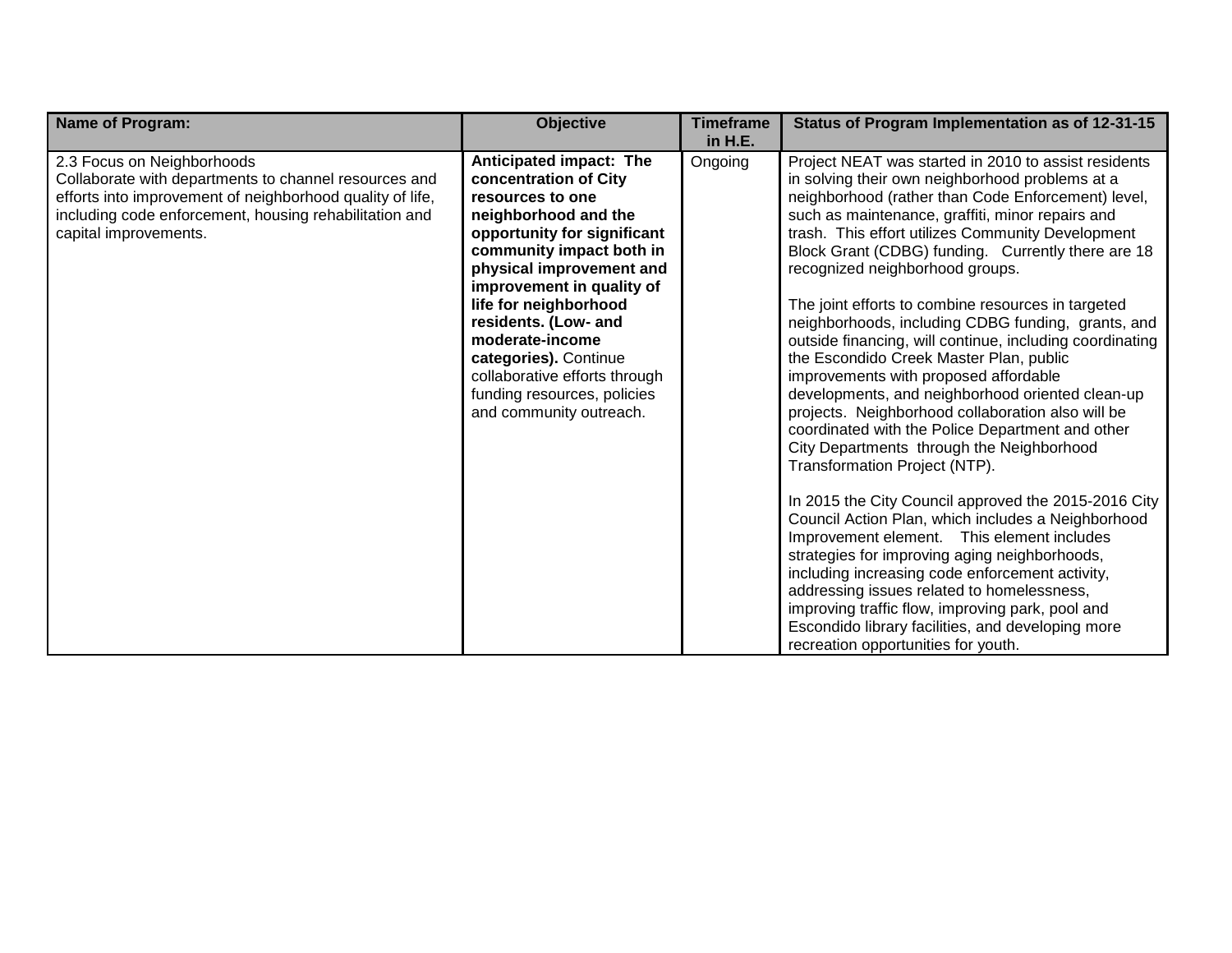| <b>Name of Program:</b>                                                                                                                                                                                                                 | <b>Objective</b>                                                                                                                                                                                                                                                                             | <b>Timeframe</b><br>in H.E. | Status of Program Implementation as of 12-31-15                                                                                                                                                                                                                                                                                               |
|-----------------------------------------------------------------------------------------------------------------------------------------------------------------------------------------------------------------------------------------|----------------------------------------------------------------------------------------------------------------------------------------------------------------------------------------------------------------------------------------------------------------------------------------------|-----------------------------|-----------------------------------------------------------------------------------------------------------------------------------------------------------------------------------------------------------------------------------------------------------------------------------------------------------------------------------------------|
| 2.4 Preservation of at-Risk Housing<br>Continue to explore means to continue housing<br>affordability for lower income households that would be<br>impacted by the conversion of subsidized projects to<br>market-rate housing          | <b>Anticipated impact:</b><br><b>Continued affordability of</b><br>subsidized housing<br>developments.<br>If owner wishes to sell,<br>contact potential buyers who<br>would want to extend<br>affordability and, if<br>unsuccessful, follow-up with<br>Section 8 and relocation<br>potential | Ongoing                     | The City will continue to monitor at-risk units,<br>particularly those identified in the Housing Element.<br>The City began work with the owners of Las Casitas I<br>(6 affordable units) to possibly extend the affordability<br>period. This effort is anticipated to continue in 2016.<br>No at-risk units were lost or preserved in 2015. |
| 3.1: First-Time Homebuyer/Home Entry Loan Program<br>(HELP)<br>Provide low-interest loans to lower income households for<br>closing costs and down payment, of lesser of 5% of<br>purchase price or \$25,000, using federal HOME loans. | <b>Anticipated impact:</b><br><b>Increased homeownership</b><br>opportunities for lower<br>income households (150<br>households).                                                                                                                                                            | Ongoing                     | 4 HELP loans funded during 2015<br>2 HELP loans funded during 2014<br>3 HELP loans funded during 2013<br>9 Total                                                                                                                                                                                                                              |
| 3.2 First-Time Homebuyer/Mortgage Credit Certificates<br>Provide mortgage credit certificates to first-time<br>homebuyers to reduce federal income taxes and more<br>easily qualify for a loan.                                         | <b>Anticipated impact:</b><br><b>Additional homeownership</b><br>opportunities for low- and<br>moderate-income<br>households (20<br>households).                                                                                                                                             | Ongoing                     | 0 MCCs were issued to a lower income household<br>during 2015<br>Although MCCs will remain available to Escondido<br>residents, the local MCC administrator retired and<br>MCCs will not be reported locally.                                                                                                                                 |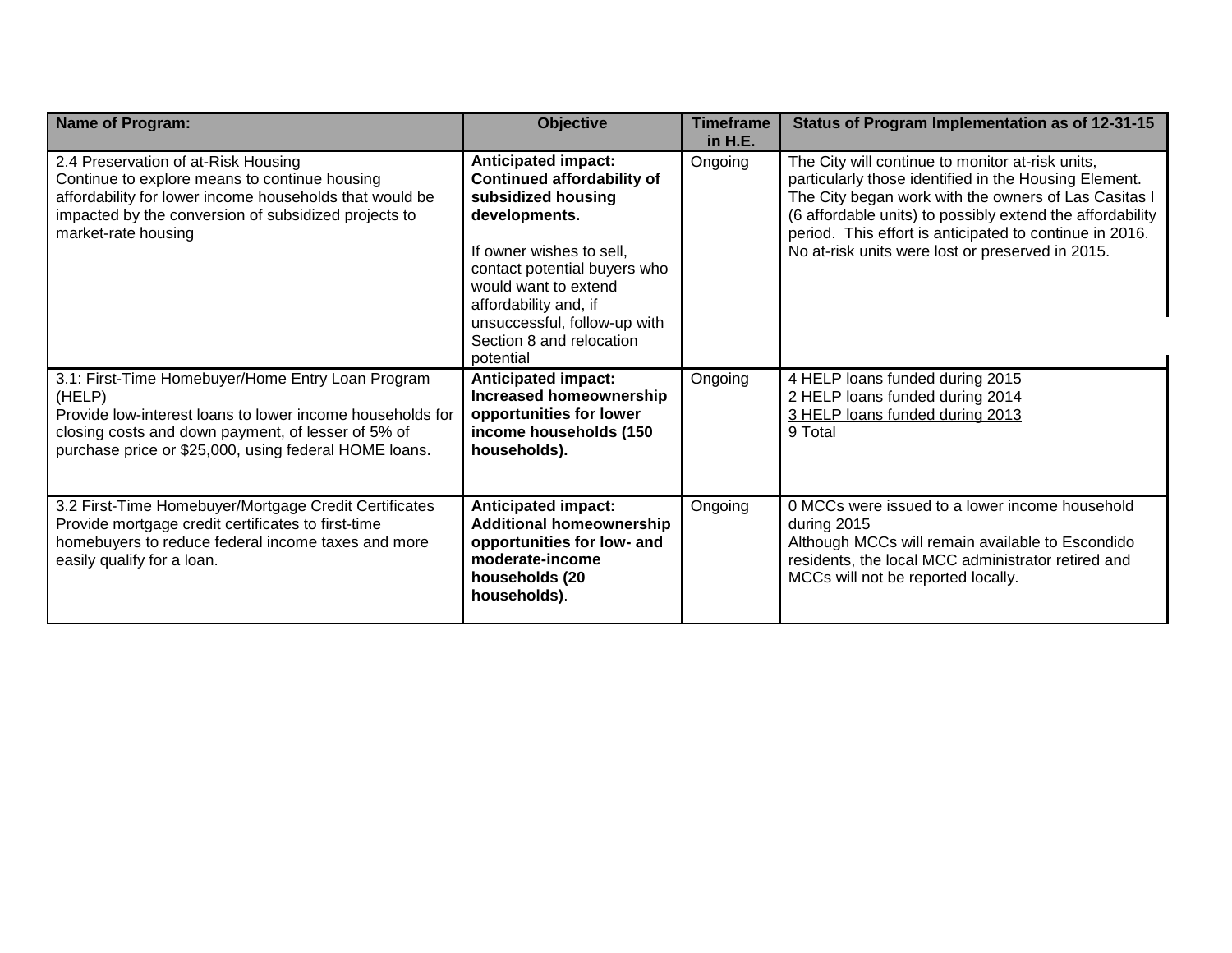| <b>Name of Program:</b>                                                                                                                                                     | <b>Objective</b>                                                                                                                                                                                                                                                                                                                                                                                                                                                                                                                 | <b>Timeframe</b><br>in H.E. | Status of Program Implementation as of 12-31-15                                                                                                                                                                                                                                                                                                                                                                                                                                                                                                                                |
|-----------------------------------------------------------------------------------------------------------------------------------------------------------------------------|----------------------------------------------------------------------------------------------------------------------------------------------------------------------------------------------------------------------------------------------------------------------------------------------------------------------------------------------------------------------------------------------------------------------------------------------------------------------------------------------------------------------------------|-----------------------------|--------------------------------------------------------------------------------------------------------------------------------------------------------------------------------------------------------------------------------------------------------------------------------------------------------------------------------------------------------------------------------------------------------------------------------------------------------------------------------------------------------------------------------------------------------------------------------|
| 3.3 Rental Subsidy<br>Provide households with affordable rents through rent<br>subsidy programs for households with incomes not<br>exceeding 50% of the Area Median Income. | Collaborate with HUD (and<br>the housing authority) toward<br>the provision of Section 8<br>Rental Subsidy to<br>households earning 50% or<br>less of the median income<br>Provide rental subsidy to<br>low-income seniors and<br>persons with disabilities in<br>mobilehomes parks and<br>apartments<br>Anticipated impact: Rental<br>Assistance for very low-<br>income households, 1,200<br>households, with Housing<br><b>Choice Vouchers.</b><br>110 very low income<br>senior/disabled<br>households for rent<br>subsidies | Ongoing                     | Ongoing. During 2015, 1,259 households were<br>assisted with a Section 8 Rental Subsidy (Housing<br>Choice Voucher). An additional 12,337 are on the<br>wait list in Escondido.<br>During 2015, 36 senior households (or persons with a<br>disability) in mobilehome parks, and another 25 in<br>apartments, were receiving a monthly rental subsidy<br>while waiting for HUD Section 8 eligibility. Eligibility<br>for the Rental Subsidy program was tightened in<br>2012 due to the loss of redevelopment funds.<br>Continuation of the program in the future is uncertain. |
| 3.4 Mobilehome Park Conversion<br>Provide technical assistance to mobilehome resident<br>groups in the conversion of existing parks to resident<br>ownership                | <b>Anticipated impact:</b><br><b>Continued mobilehome</b><br>resident ownership<br>opportunities for lower<br>income residents. Continue<br>to work with City policies and<br>procedures to assist in<br>conversion                                                                                                                                                                                                                                                                                                              | Ongoing                     | The City continues to provide technical assistance to<br>mobilehome parks considering conversions. No<br>recent conversions have been requested. The City<br>continues to manage the remaining city-owned<br>spaces in Escondido Views (5 lots) and Mountain<br>Shadows (25 lots).                                                                                                                                                                                                                                                                                             |
| 3.5 Mobilehome Rent Review<br>Rent review via the Rent Review Board of applications for<br>increases in mobilehome parks                                                    | <b>Anticipated impact:</b><br><b>Stabilized rents for</b><br>mobilehome residents,<br>many of whom are lower<br>income.                                                                                                                                                                                                                                                                                                                                                                                                          | Ongoing                     | During 2015, six short-form rent review hearings were<br>held. Average monthly increases approved for short<br>form applications ranged from \$2.76 to \$15.29.                                                                                                                                                                                                                                                                                                                                                                                                                |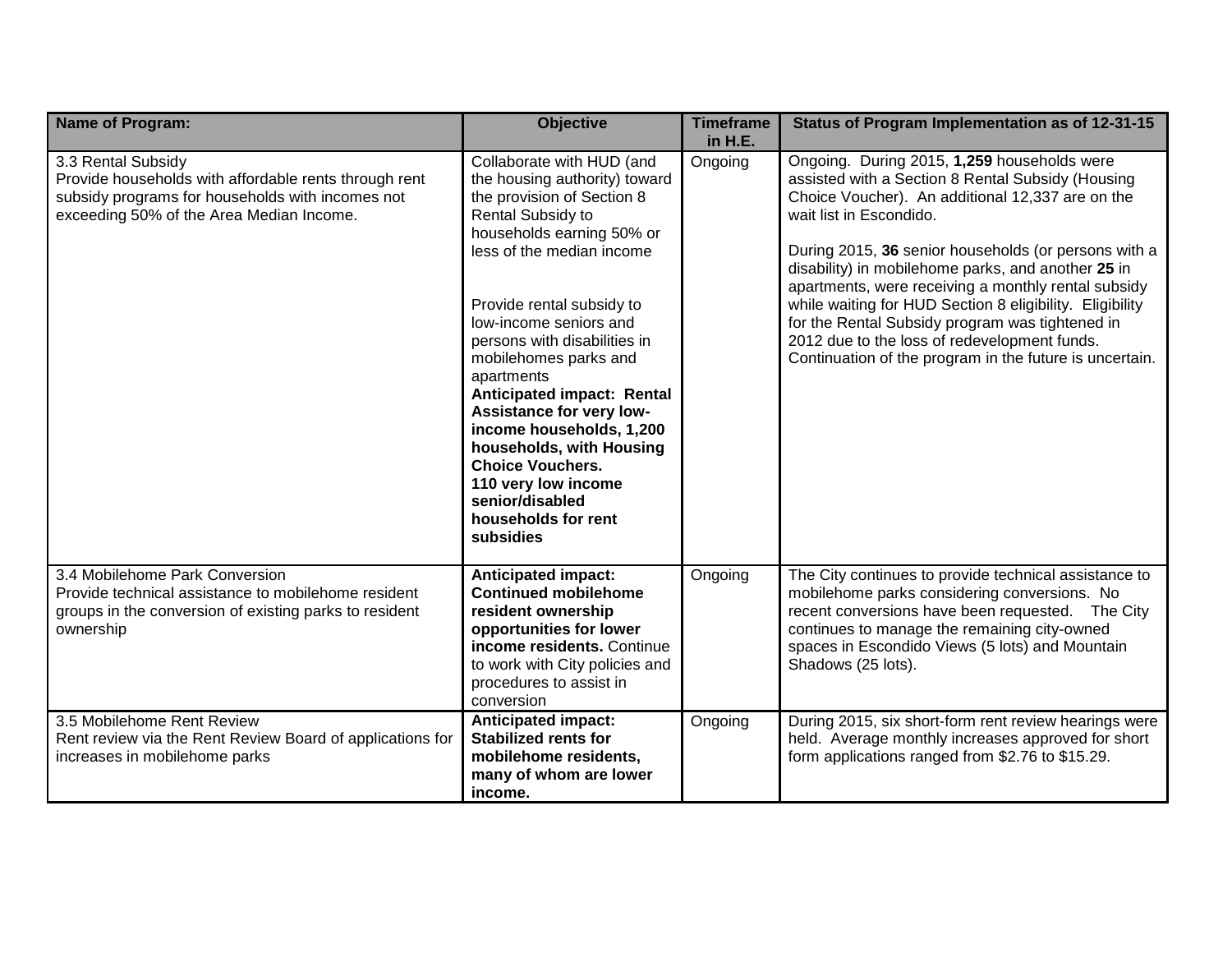| <b>Name of Program:</b>                                                                                                                                                                                                                                                                                    | <b>Objective</b>                                                                                                                                                                           | <b>Timeframe</b><br>in H.E.                             | Status of Program Implementation as of 12-31-15                                                                                                                                                                                                                                                                                                                                                                                                                                                                                                                |
|------------------------------------------------------------------------------------------------------------------------------------------------------------------------------------------------------------------------------------------------------------------------------------------------------------|--------------------------------------------------------------------------------------------------------------------------------------------------------------------------------------------|---------------------------------------------------------|----------------------------------------------------------------------------------------------------------------------------------------------------------------------------------------------------------------------------------------------------------------------------------------------------------------------------------------------------------------------------------------------------------------------------------------------------------------------------------------------------------------------------------------------------------------|
| 3.6: Fair Housing<br>Actively engage in furthering fair housing for all residents<br>through specific education outreach and monitoring<br>activities                                                                                                                                                      | <b>Anticipated impact:</b><br><b>Continued enforcement of</b><br>the Fair Housing Plan<br>which will prevent<br>discrimination in housing<br>and disputes between<br>landlords and tenants | Ongoing                                                 | In 2015 the City continued to contract with North<br>County Lifeline to provide fair housing services to<br>Escondido residents, including counseling, mediation<br>in landlord/tenant disputes, and bilingual assistance.<br>City staff continues to disperse information at public<br>counters, review potential impediments to fair<br>housing, and meet with other jurisdictions to discuss<br>and address potential regional impediments. The<br>City of Escondido participated in the 2015 San Diego<br>County Regional AI, which was completed in 2015. |
| 4.1 Emergency Shelters<br>Amend the Zoning Code to permit emergency shelters by<br>right, consistent with State law.                                                                                                                                                                                       | <b>Anticipated impact:</b><br>Provision of shelter for<br>families/individuals with<br>special needs.<br>Consistency with state law.                                                       | Within one<br>year of<br>Housing<br>Element<br>adoption | The City's Emergency Shelter Overlay, in compliance<br>with State law, was approved by the City Council on<br>October 23, 2013. Although staff was asked to re-<br>evaluate the location and size of the Overlay in 2015,<br>the City Council left the overlay unchanged. A year<br>round shelter was approved in 2015 for Interfaith<br>Community Services outside the Overlay area.                                                                                                                                                                          |
| 4.2: Transitional/Supportive Housing<br>Amend the Zoning Code to differentiate<br>transitional/supportive housing operated as group<br>quarters versus a regular housing development. Uses<br>will be permitted where housing is otherwise permitted.                                                      | <b>Anticipated impact:</b><br><b>Increased housing</b><br>opportunities for special<br>needs persons.                                                                                      | 0-3 years<br>from HE<br>adoption                        | An amendment to the Zoning Code is currently<br>underway to define transitional and supportive units<br>as specified in State law, and to permit them where<br>residential units are otherwise permitted. It is<br>anticipated that the City Council will review the<br>changes in 2016.                                                                                                                                                                                                                                                                       |
| 4.3: Senior Housing Ordinance<br>Amend the Zoning Code to permit senior housing by right<br>where housing is permitted.                                                                                                                                                                                    | <b>Anticipated impact:</b><br><b>Increased housing</b><br>opportunities for seniors                                                                                                        | 0-3 years<br>from HE<br>adoption                        | An amendment to the Zoning Code is currently<br>underway to permit senior housing by right where<br>housing is permitted. It is anticipated that the City<br>Council will review the changes in 2016.                                                                                                                                                                                                                                                                                                                                                          |
| 4.4: Monitoring of Growth Management Measure<br>Periodically monitor and evaluate Proposition S for its<br>impacts on the cost, supply and timing of affordable<br>housing. Analyze the ability to accommodate the city's<br>regional housing need, constraints on supply and<br>affordability of housing. | <b>Anticipated impact:</b><br><b>Increased public</b><br>awareness of the City's<br>housing needs and<br>obligations under state<br>law.                                                   | Ongoing                                                 | The Housing Element shows that City's RHNA can be<br>accommodated. In 2015 it does not appear that<br>existence of Proposition "S" discouraged or<br>prevented construction of market or affordable units.<br>City will continue to monitor RHNA progress annually<br>to determine whether growth management policies<br>impact the city's ability to accommodate the<br>affordable housing need.                                                                                                                                                              |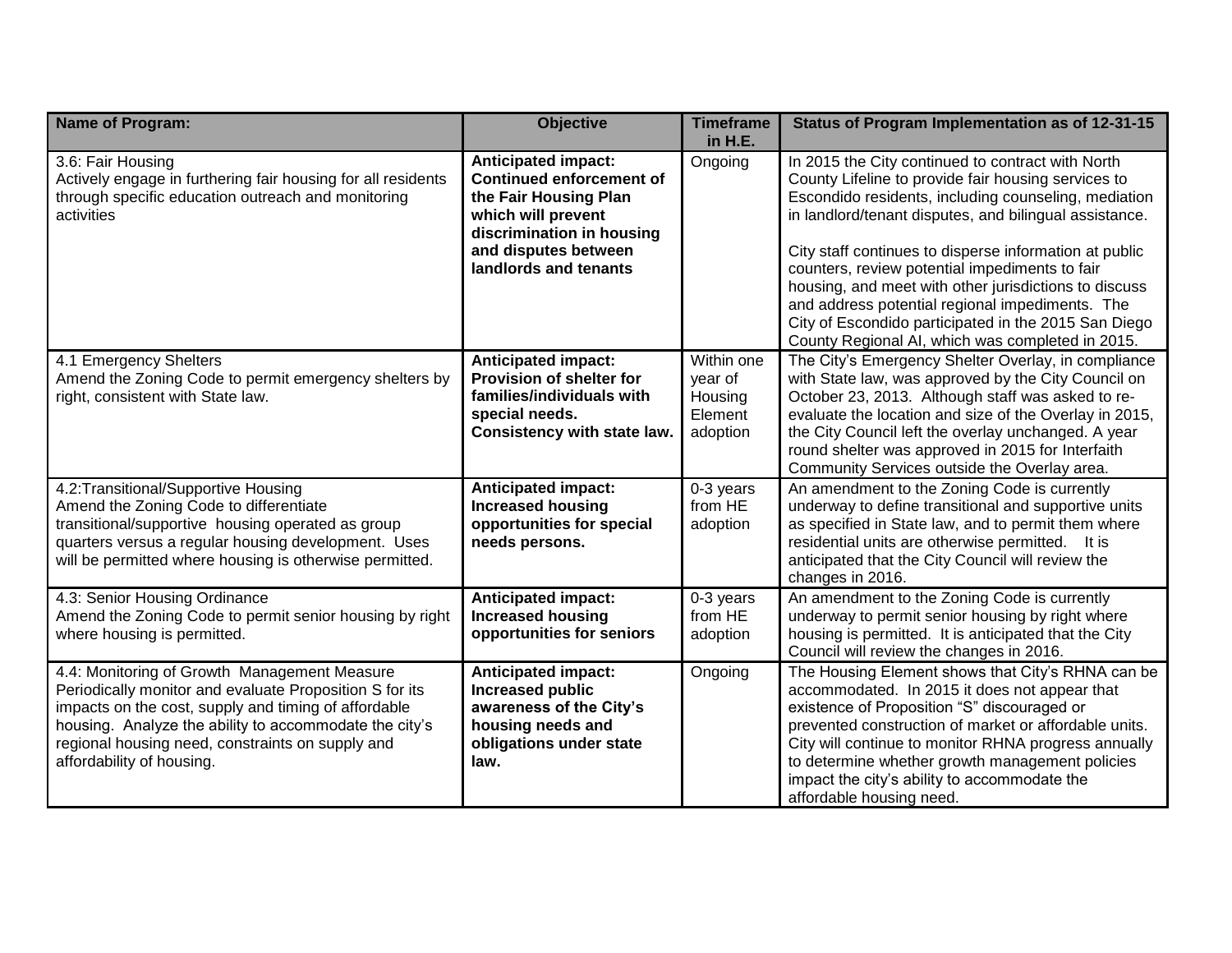| <b>Name of Program:</b>                                                                                                                                                              | <b>Objective</b>                                                                                                                                                       | <b>Timeframe</b><br>in H.E. | Status of Program Implementation as of 12-31-15                                                                                                                                                                                                                                                                                                                      |
|--------------------------------------------------------------------------------------------------------------------------------------------------------------------------------------|------------------------------------------------------------------------------------------------------------------------------------------------------------------------|-----------------------------|----------------------------------------------------------------------------------------------------------------------------------------------------------------------------------------------------------------------------------------------------------------------------------------------------------------------------------------------------------------------|
| 5.1: Affordable Housing Financing<br>Continue to pursue a variety of funding sources to<br>support affordable housing in the community.                                              | <b>Anticipated impact:</b><br>Acquisition, rehabilitation,<br>preservation or<br>construction of affordable<br>housing for lower and<br>moderate income<br>households. | Ongoing                     | Staff continues to pursue opportunities to utilize<br>additional funding sources for potential projects and<br>programs, including tax credits and grants.                                                                                                                                                                                                           |
| 5.2: Housing Information and Referral<br>Update public information in many formats identifying the<br>City's housing programs and provide opportunities to<br>market those programs. | <b>Anticipated impact: More</b><br>effective and targeted<br>housing programs<br>(especially for lower<br>income households).                                          | Ongoing                     | Housing program and project information is updated<br>as needed and is distributed via a variety of avenues<br>such as the web-site, brochures, mailers, referral<br>cards and at City Hall. The city website was updated<br>in late 2010 and updates to the website are ongoing<br>as needed. Staff continues to seek additional ways<br>to distribute information. |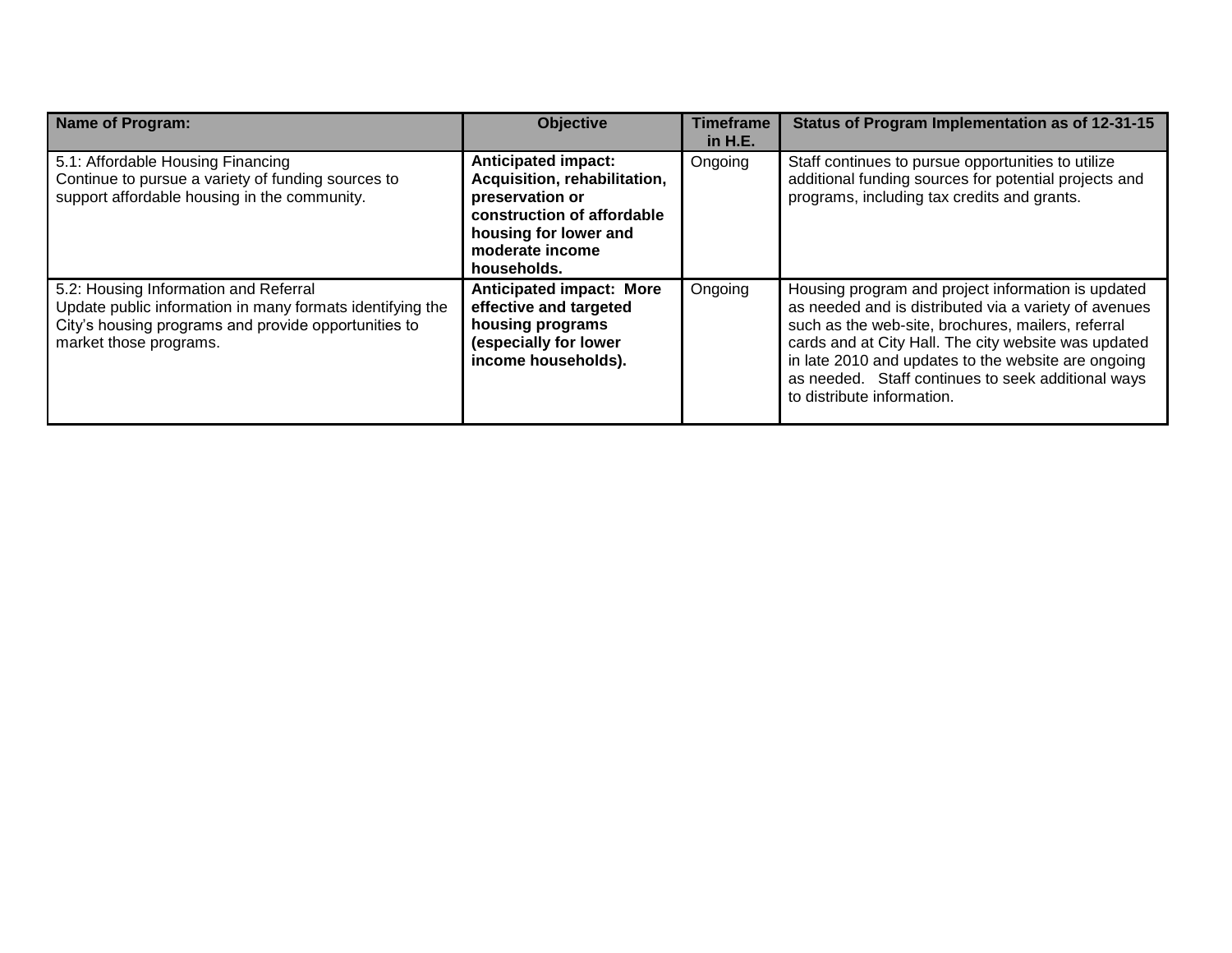### **CONSTRAINTS**

The 2013-2020 Housing Element listed the following governmental constraints. The specific issue, page number, action and status are listed below.

| <b>Issue</b>                                                                                                                                                     | Page #       | <b>Action</b>                                                                                                                                 | <b>Status</b>                                                                                                                                                                                                                                                                                                                                                                                                                                                                                                                                                                                                                                                                                                                            |
|------------------------------------------------------------------------------------------------------------------------------------------------------------------|--------------|-----------------------------------------------------------------------------------------------------------------------------------------------|------------------------------------------------------------------------------------------------------------------------------------------------------------------------------------------------------------------------------------------------------------------------------------------------------------------------------------------------------------------------------------------------------------------------------------------------------------------------------------------------------------------------------------------------------------------------------------------------------------------------------------------------------------------------------------------------------------------------------------------|
| <b>Land Use Controls</b><br>Residential designations, specific plans, growth<br>management controls, overlay zones/districts, and the<br>density bonus ordinance | $IV-67$      | Evaluate land use issues for direct<br>impact on provision of housing for all<br>economic sectors of the community.                           | The City's General Plan comprehensive<br>update was completed in 2012, including<br>increasing densities with a new Urban V<br>designation and introducing minimum floor<br>densities. The Downtown Specific Plan was<br>updated in 2013, including increasing<br>residential densities (up to 100 du/ac) in the<br>downtown core, which should lead to an<br>increase in production of multi-family units.<br>The City is currently working with a<br>consultant on updating the South Escondido<br>Boulevard Area Plan, which will incorporate<br>smart growth principles.                                                                                                                                                             |
| <b>Residential Development Standards</b>                                                                                                                         | <b>IV-76</b> | Evaluate residential development<br>standards to ensure they are not<br>unreasonably limiting the number of<br>units that may be constructed. | Development standards and parcel<br>requirements offer flexibility to encourage<br>development. With the adoption of the<br>revised density bonus and residential<br>incentive ordinance in 2016-2017 more<br>flexibility will be available to affordable<br>housing developers. Escondido has one of<br>the lowest parking requirements in north<br>county, and some additional flexibility is<br>built into the Zoning Code.                                                                                                                                                                                                                                                                                                           |
| Provision for a Variety of Housing Opportunities                                                                                                                 | IV-80        | A jurisdiction must encourage the<br>development of a variety of housing<br>types for all economic segments of<br>the population.             | The General Plan calls for establishing a<br>minimum density for each district, to<br>promote efficient use of land. The<br>Escondido Zoning Code has provisions for<br>SDUs, mobilehomes, multi-family dwellings,<br>and residential care facilities. Also, SROs<br>and farmworker housing. In 2013, the City<br>approved a zoning overlay where<br>emergency shelters are permitted by right,<br>in accordance with state law.<br>Similar<br>code amendments will be completed in<br>2016 for transitional/supportive housing,<br>farmworker housing, and some clean-up<br>language for senior housing. There are no<br>other known policies or regulations that<br>constrain development of housing for<br>persons with disabilities. |